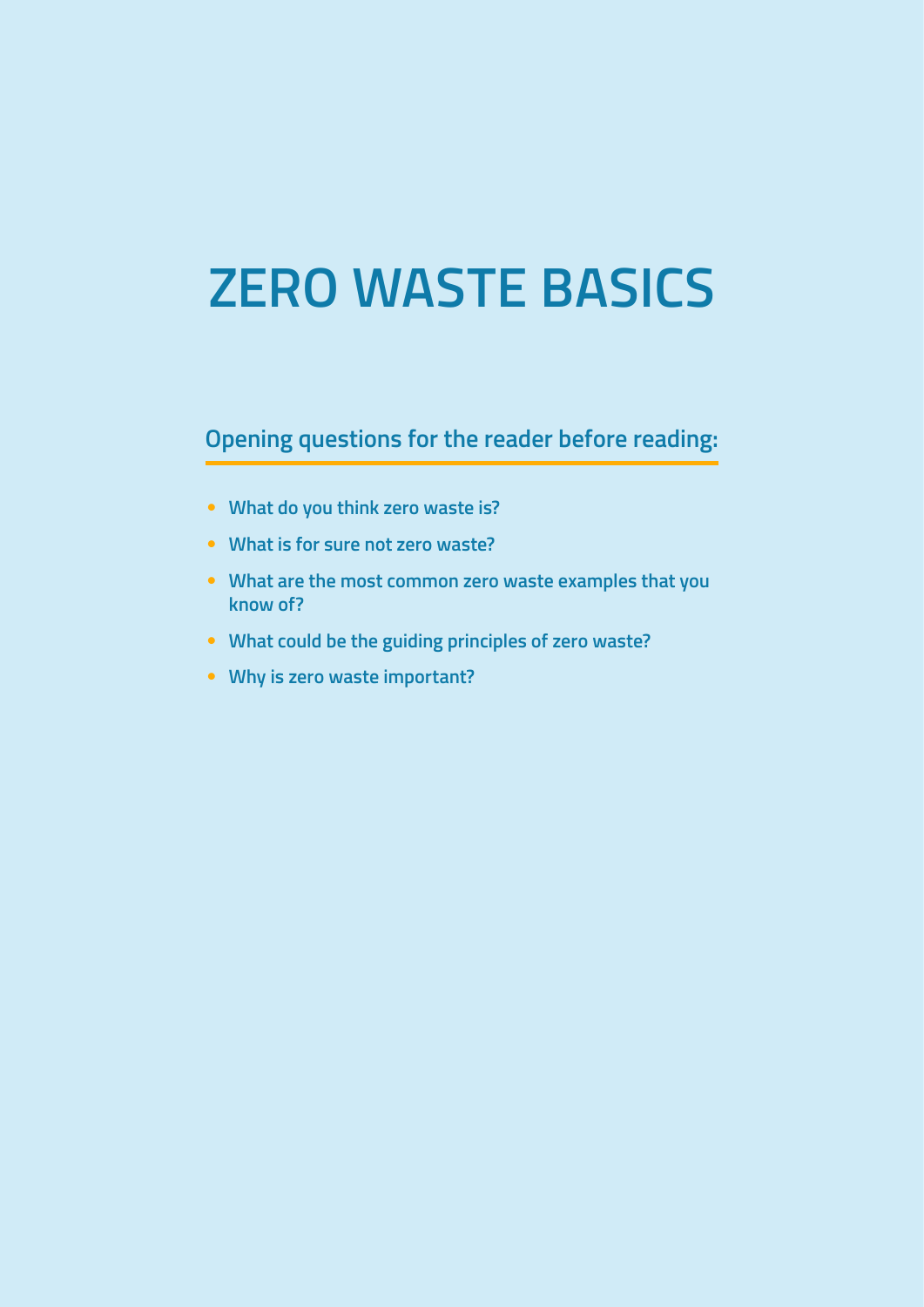Zero waste can mean many things to different people but the key connection is that zero waste is a goal that is pragmatic and visionary, local and global, at the same time. Inspired by nature, the zero waste philosophy works in an ecosystemic way to maximise what is available in the community alongside building local resilience and increasing the natural capital available for future generations.



### **How would you define zero waste? How do you usually explain it to people?**

#### **Can you guess the missing words in the most used definition of zero waste?**

*"Zero waste is the of all resources by means of production, consumption, reuse and* \_\_\_\_\_\_\_\_\_ of products, packaging and \_\_\_\_\_\_\_\_\_ without burning, and with no \_\_\_\_\_\_\_\_\_\_ *to land, water or air that threaten the environment or ."*

**Make your guesses, read on and see if you can get some hints in the text before reading the full definition on the bottom of the page.** 

Zero waste aims at rethinking the way we produce and consume in order to preserve the value and energy embedded in our planet's resources whilst enabling civilization to flourish and prosper. While waste management aims at turning waste into resources, zero waste is about **keeping resources from becoming waste**.

It's also about designing waste – and the toxics and inefficiencies associated with it – out of the system. In a zero waste system, the value of materials and products is kept within the community where they are used over and over again. Any technology that doesn't allow for materials to be taken back to circulation is deemed as unacceptable and phased out (e.g. incineration which does not support the zero waste thinking). Meanwhile, recycling is important to close the loop on a smaller scale and it should be seen as an end-of-pipe solution because we cannot recycle our way out of a wasteful society.



If you are not sure of the answer, see if you can find it from the rest of the chapter.

### **And here is the full zero waste definition:1**

Zero waste is the conservation of all resources by means of responsible production, consumption, reuse and recovery of products, packaging and materials without burning, and with no discharges to land, water or air that threaten the environment or human health.



<sup>1</sup> [Zero Waste Definition](https://zwia.org/zero-waste-definition/), Zero Waste International Alliance (2018)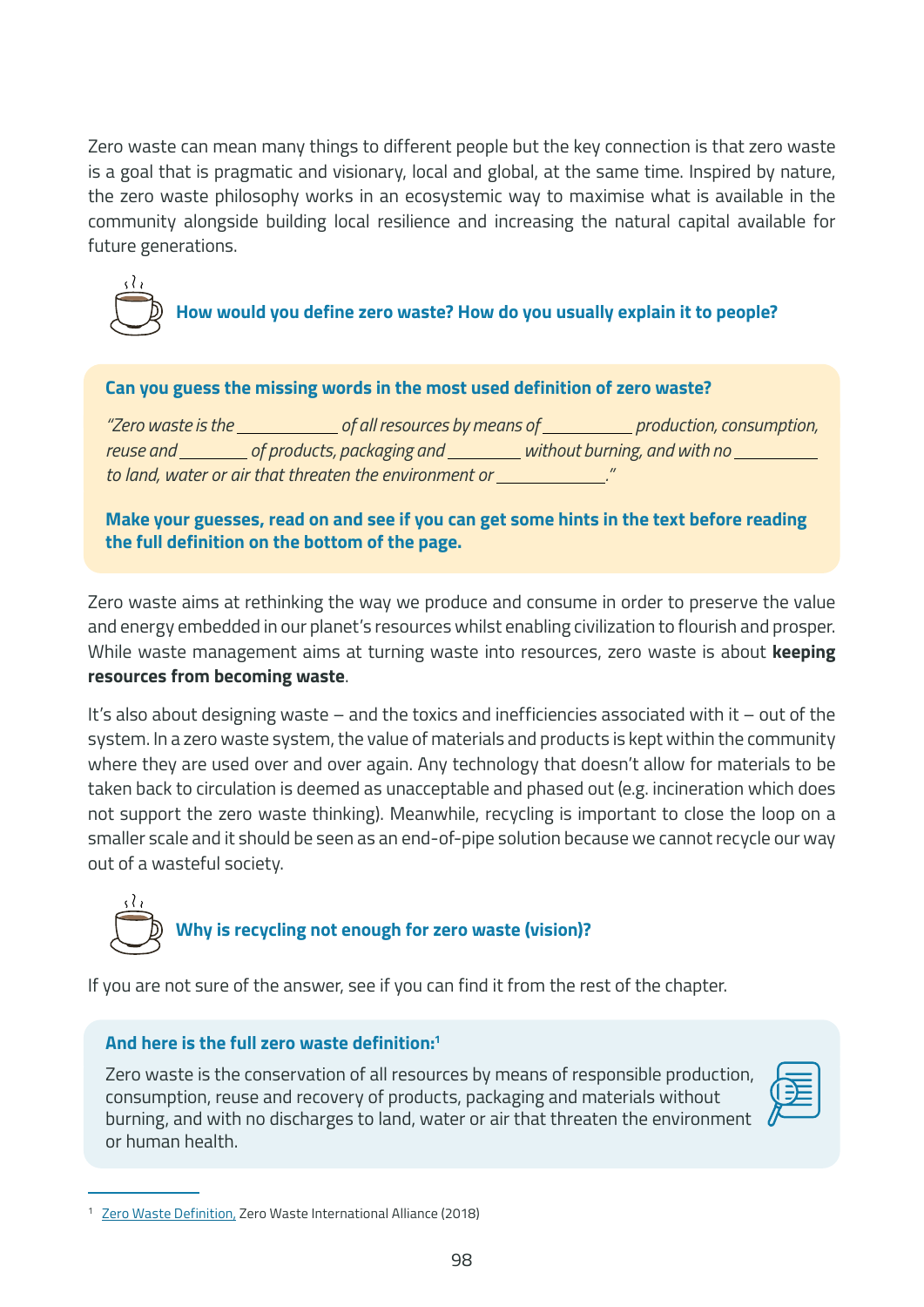### **What is the difference between your wording and the official one? Would you be able to explain all its elements? For example: what is the difference between recycling and recovery?**

The main waste terminology in the EU is defined in the Waste Framework Directive.<sup>2</sup> This is the legal basis everyone working with waste in the EU has to follow:

**Recovery** – any waste management operation which results in waste serving a useful purpose by replacing other materials which would otherwise have been used. Recovery operations are listed as R-codes R1 to R 13 for legal purposes. It's important to note that under recovery we can distinguish:



- **Material recovery** any process of obtaining materials from waste that still have useful physical or chemical properties and can be reused or recycled for some purpose.
- **Energy or thermal recovery** conversion of waste into usable heat, electricity, or fuel. Examples are incineration, pyrolysis and gasification.
- **Chemical recovery** decomposition of mainly mixed plastic waste to new polymers. It converts pyrolysis oil or gasification gas into feedstock for production of new plastic materials.

**Disposal** – any operation which is not recovery even where the operation has as a secondary consequence the reclamation of substances or energy. Disposal operations are listed as D-codes D1 to D 15. Landfilling is a disposal method.

**Treatment** – recovery or disposal operations, including preparation prior to recovery or disposal.

**Recycling** – any recovery operation by which waste materials are reprocessed into products, materials or substances whether for the original or other purposes. It includes the reprocessing of organic material. It does not include energy recovery or landfilling.

**Reuse** – any operation by which products or components that are not waste are used again for the same purpose for which they were conceived.

Waste treatment methods can be listed in hierarchies, where they generally lay down a priority order of what constitutes the best overall environmental option in waste legislation and policy. In addition to EU waste hierarchy defined by the EU Waste Framework Directive there is also Zero Waste hierarchy.

The fact that recycling is not the first solution towards zero waste, is described within the Zero Waste hierarchy.<sup>3</sup> Take a look at the Zero Waste hierarchy together with EU waste hierarchy.

<sup>&</sup>lt;sup>2</sup> [Waste Framework Directive 2008/98/EC](https://eur-lex.europa.eu/legal-content/EN/TXT/?uri=celex%3A32008L0098) (amended with [Directive 2018/851](https://eur-lex.europa.eu/legal-content/EN/TXT/?uri=celex%3A32018L0851))

[The Zero Waste Masterplan](https://zerowastecities.eu/learn/#the_masterplan), Zero Waste Europe (2020)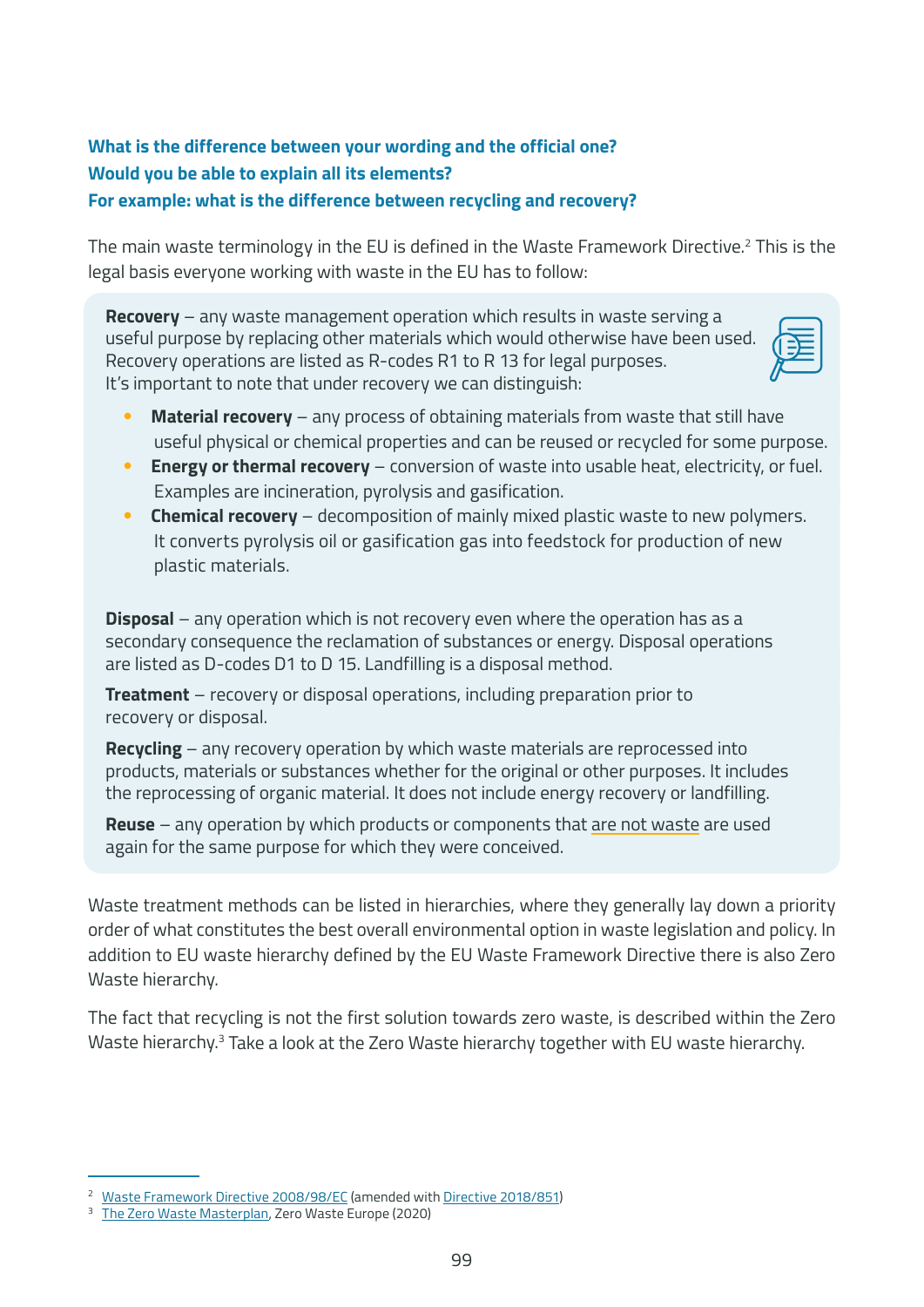### **What are their differences and similarities? What could be the reasons for the differences?**



It is important to note that while we prefer to use the Zero Waste hierarchy, the EU waste hierarchy is the one officially in use in the EU and it's the one that decision makers and waste management sector mostly refer to. So as Zero Waste Ambassadors we need to be ready to clarify and explain their differences and reasons for it.

Besides the most obvious visual difference in the direction of the pyramid, the EU waste hierarchy has two steps less and is less circular. The Zero Waste hierarchy gives more importance to the preservation of high quality products and materials, plus optimizing residual (mixed) waste treatment before opting for disposal. And the reason why the pyramids are presented in opposite directions is also a form of prioritising – in zero waste we want to show the focus on prevention, and minimisation of disposal. On the next page you can see a more detailed overview of the Zero Waste hierarchy.



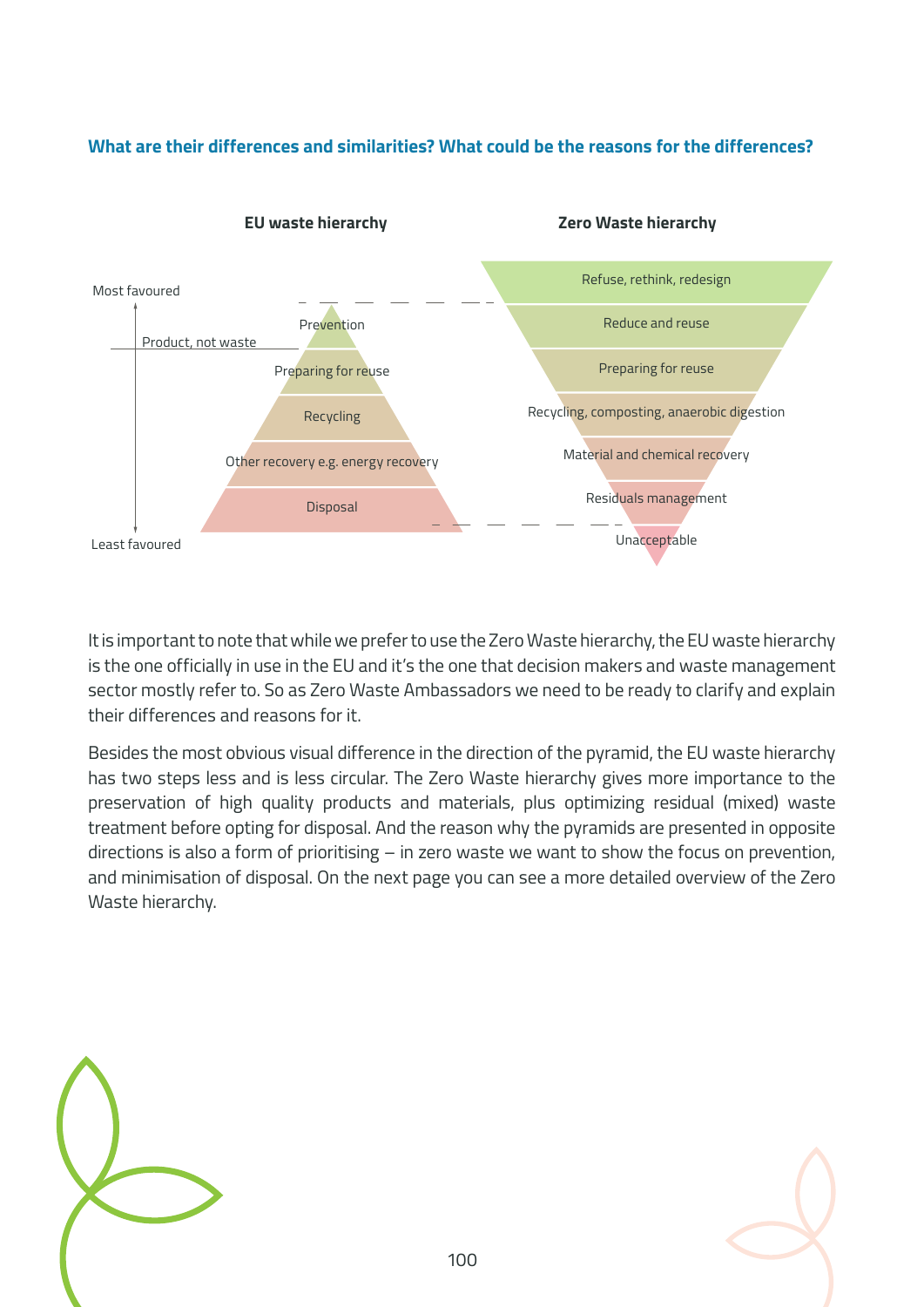#### **Zero Waste Hierarchy**



Zero Waste Hierarchy has been developed together with Zero Waste International Alliance<sup>4</sup>

<sup>4</sup> [A Zero Waste Hierarchy for Europe](https://zerowasteeurope.eu/2019/05/a-zero-waste-hierarchy-for-europe/), Zero Waste Europe (2019)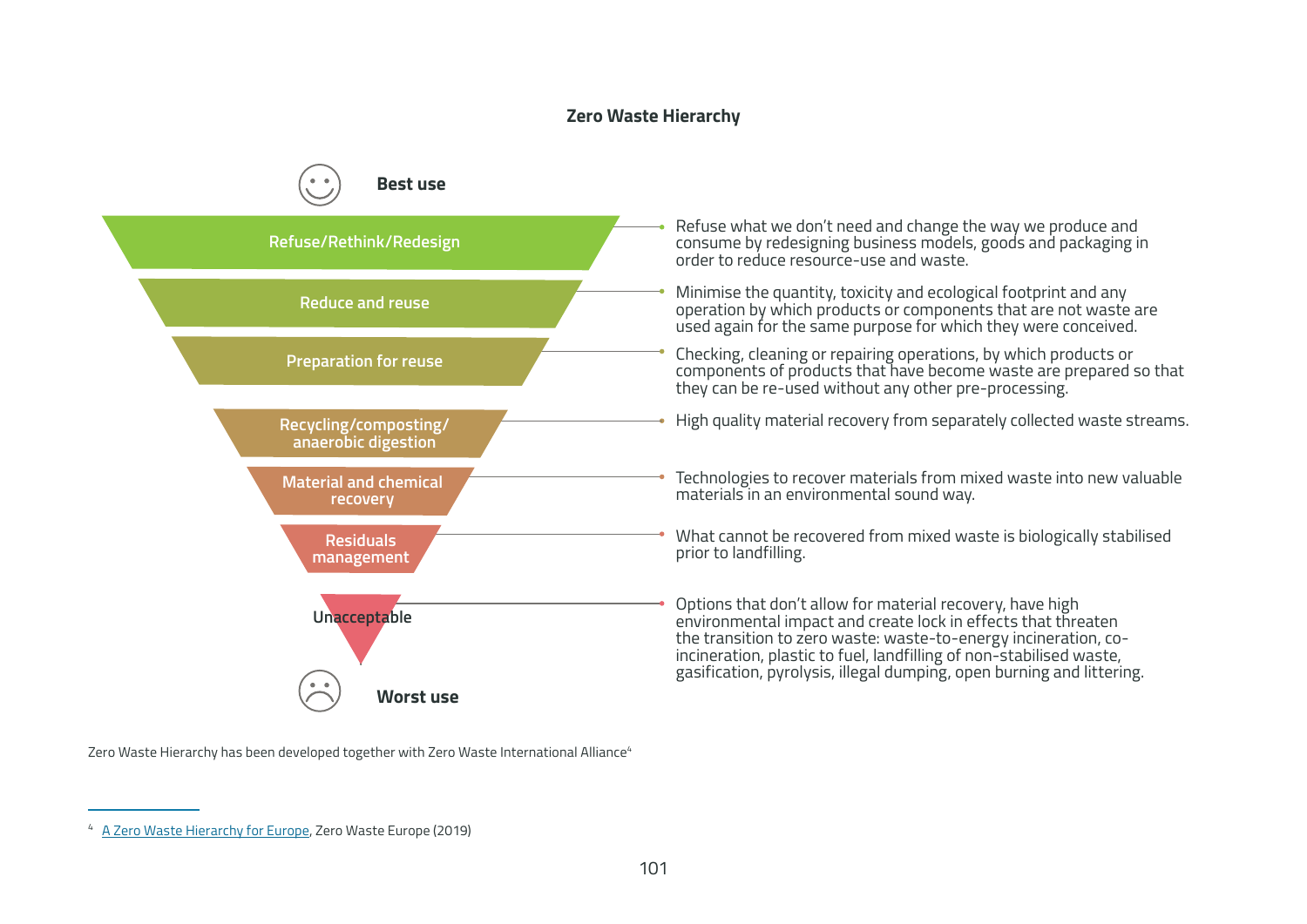## **ZERO WASTE PRIORITIES: PREVENTION, REDUCTION AND REUSE**

**The best waste is the waste that is not produced in the first place.** Hence intervention at the design stage is key to prevent having to manage waste that shouldn't exist. For example, food waste can be reduced with the right training, incentives and procurement policies in canteens, restaurants, hotels, hospitals and homes. Packaging-free shops and local markets can prevent packaging and food waste whilst providing fresh food. Most single-use packaging is superfluous and can be easily replaced with the right intervention at the city level. Coffee cups to go, containers for take-away food, throw-away water bottles or single-use straws are just a few examples of items that can be replaced with solutions that don't generate waste.

City authorities can also play a key role in facilitating the roll-out of refillable systems for beverages and reuse systems for nappies, as well as guaranteering availability to alternative waste-free sanitary items within local shops. For durable goods such as electronics, furniture or clothes, it is key to encourage repair and reuse operations in the form of second-hand shops or reuse activities and platforms both offline and online. Using the purchasing power of public procurement to change the market, promoting paperless offices, establishing material banks and libraries for tools are other ways to prevent waste from being generated at local level.

### **Additional reading:**

[Putting second hand first](https://zerowastecities.eu/tools/putting-second-hand-first/) – the guidance from Zero Waste Europe outlines the key principles that every reuse strategy should prioritise, the benefits these strategies can bring for a municipality and highlights examples of how similar policies have been successfully implemented throughout Europe.



**Zero waste is a vision of hope for the future. Zero waste is an attitude. More than a destination, zero waste is a journey, and it is open to anyone.**

Cities, restaurants, hotels, events, communities, and individuals worldwide are already proving that a better world is possible by adopting the zero waste philosophy.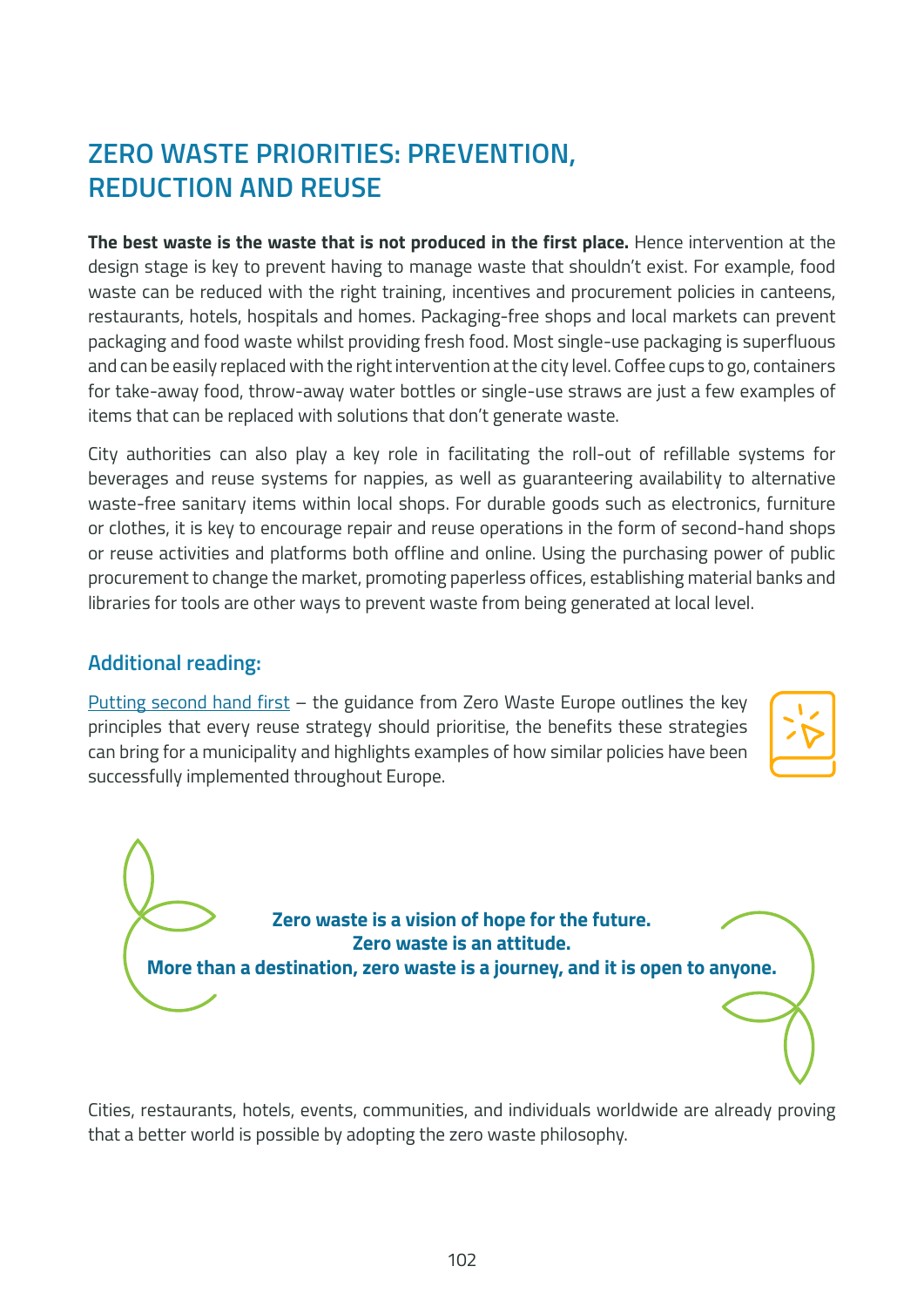# **FREQUENTLY ASKED QUESTIONS**

Before reading the answers, think to yourself: **how would you answer them?**

- **1.** But in reality we can't get our waste production to zero, so isn't zero waste a utopia? We can't just close all our landfills…
- **2.** What is the difference between zero waste and the circular economy? Are they the same thing?
- **3.** Why can't we just focus on recycling?
- **1. But in reality we can't get our waste production to zero, so isn't zero waste a utopia? We can't just close all our landfills…**

You will say zero waste is an illusion and you are right. A waste-free society is not a goal, but a journey. Zero waste should be understood as a mindset, not as a physical outcome. There is no simple transition and it does not happen overnight, but with small steps to continuously reduce waste generation and improve waste separate collection. Zero waste has been increasingly adopted throughout the world by both urban and rural communities. In Europe, over 450 municipalities have committed to this journey through implementing impactful policies, community education and participation, and other action supporting that waste generation is taken to the minimum and from the waste generated, as much as possible is put back to circulation. In some Italian cities, like Bitetto, the separate waste collection rate increased from 16% to 78% while producing just 79 kg of non-recyclable (residual) waste per inhabitant in the period of 4 years. Bitetto has achieved these impressive results in such a short time through economic incentives to produce less waste [\(Pay-As-You-Throw](https://greenbestpractice.jrc.ec.europa.eu/node/7)), and by ensuring that citizens have a wide range of accessible information available to them to better understand the system, their waste generation, and how to reduce it. For more best practices see [The State of Zero Waste Municipalities Report.](https://zerowastecities.eu/learn/reports)

### **2. What is the difference between zero waste and the circular economy? Are they the same thing?**

While they both have the same goals, they are two different models which complement each other in multifaceted ways. A circular economy is one that does not waste or pollute, an economy that keeps products and materials in use and rebuilds the natural capital of our ecosystems. This can be achieved through long-lasting design, maintenance, repair, reuse, remanufacturing, refurbishing, and recycling. This is in contrast to a linear economy which is a 'take, make, dispose' model of production.

Zero waste is guided by principles known as the Zero Waste hierarchy which is focused on waste prevention that encourages the redesign of resource life-cycles so that all products are reused. Zero waste is a translation of circular economy or a practical toolkit that can be meaningfully implemented on the ground. Zero waste strategies perfectly integrate the circular